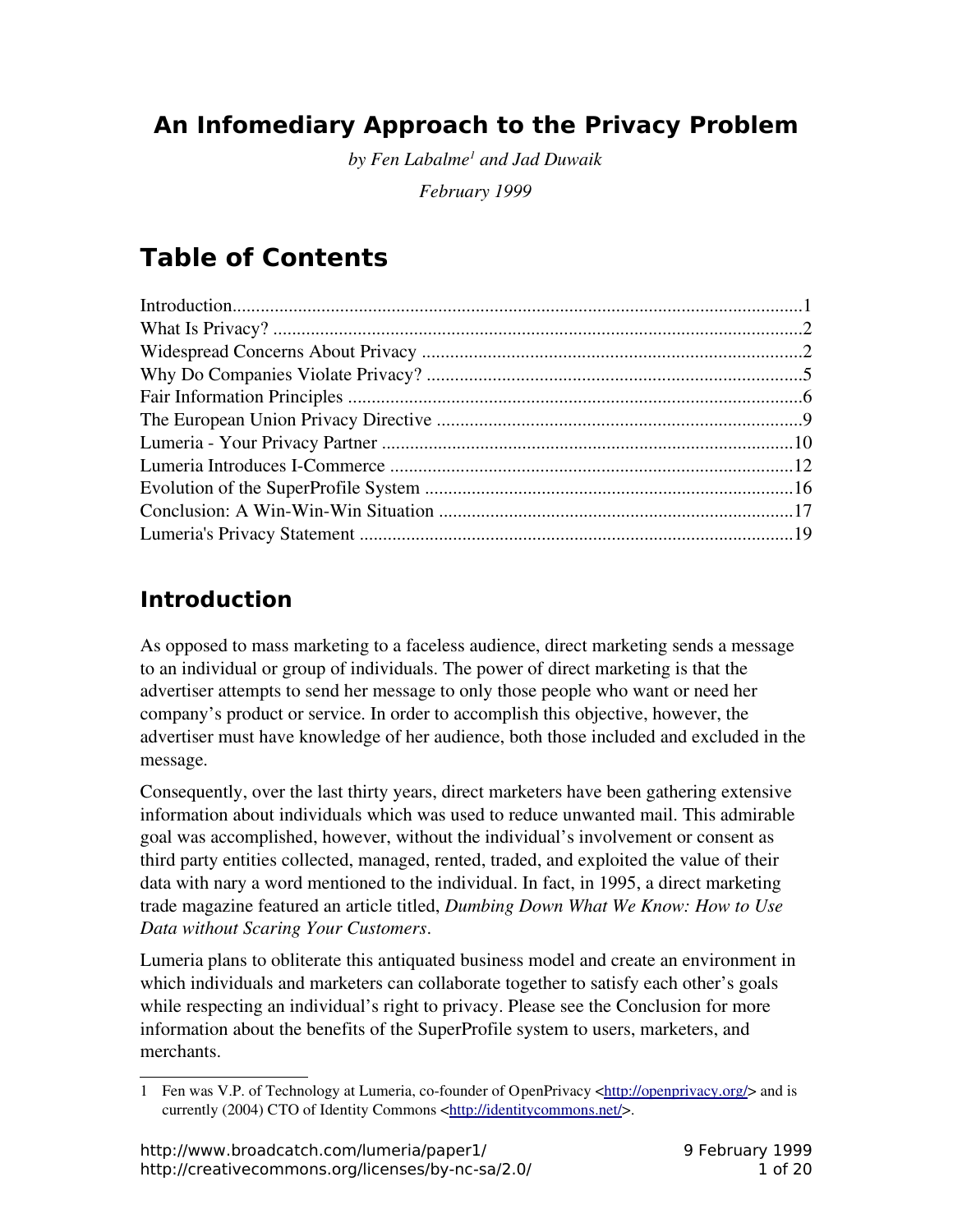## **What Is Privacy?**

The specter of George Orwell's 1984 is once again rearing its ugly head. After revolutionizing the world of telecommunications, the Internet is poised to take the next step toward ubiquity. And, with it, the Internet presents the ability to track and monitor the individual in a manner that is eerily similar to the world represented in 1984.

Many companies are attempting to connect all sorts of devices to the Internet. Although their products will provide a wealth of additional services, few have realized the consequences. Namely, when every electronic device is connected to the Internet, a person can be monitored as they drive their car, use their stereo or TV, or open the refrigerator. In short, their privacy can be (or, as many people already believe, has been) obliterated.

But, what is privacy? In the Internet age, the definition of privacy provided by Alan Westin in Privacy and Freedom seems most fitting:

"*the claim of individuals, groups, or institutions to determine for themselves when, how, and to what extent information about them is communicated to others.*"

Whereas privacy issues used to apply to what Chief Justice Brandeis called "the right to be left alone," Lumeria believes that privacy is not about hiding from others, but rather about controlling the flow of your personal data. For example, if you walk into Wal-Mart and the greeter at the front door calls you by your name, are you more concerned about this stranger knowing your name or the method in which your name (and possibly other information) was appropriated without your knowledge?

### **Widespread Concerns About Privacy**

In the marketplace, companies have routinely had access to better information and better resources which has generally been leveraged against the individual. However, until the last 50 years, the economy was based on manufacturing and so information was an influential factor, but not a product, in and of itself. Consequently, information gathering was a peripheral activity.

Times have changed. The explosion of the Internet demonstrates the power and value of information (which has garnered center stage) and has led to frequent abuses of privacy including corporate espionage, reconnaissance, and counterintelligence missions of consumers, competitors, and suppliers. As the value of information continues to increase, these abuses will remain unabated and consumers will be increasingly hostile to information requests. In fact, surveys have shown that privacy is already a highly sensitive issue on the Internet and a potential impediment for e-commerce.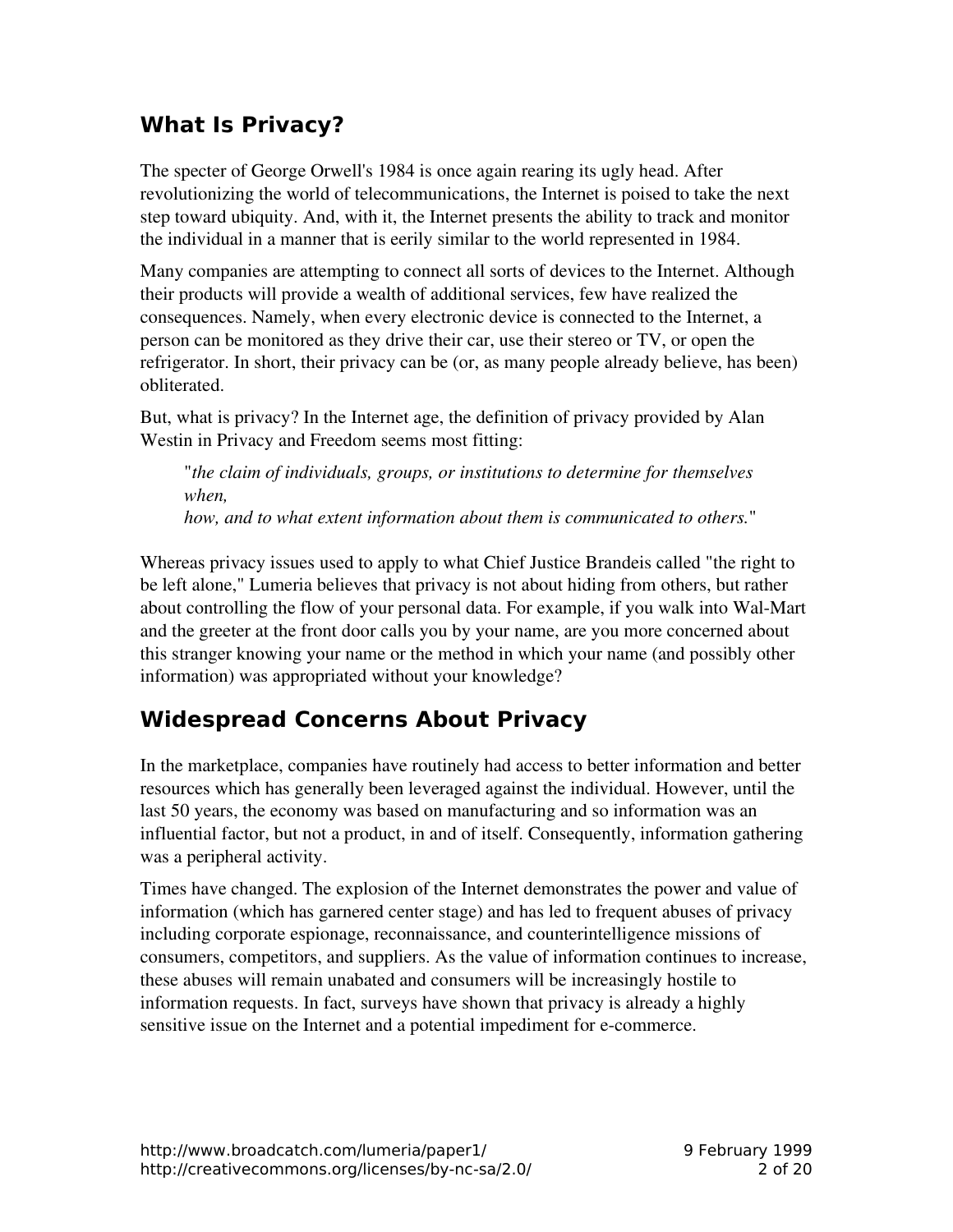#### **Consumer Opinions on Privacy**



| BCG - A BCG Consumer Survey of<br>users who expressed concern over Web<br>sites monitoring their browsing habits                                                                                                                                                                                    | GVU2 - The same<br>survey of consumers<br>who expressed a desire<br>to control use of their<br>demographic<br>information.                                            |
|-----------------------------------------------------------------------------------------------------------------------------------------------------------------------------------------------------------------------------------------------------------------------------------------------------|-----------------------------------------------------------------------------------------------------------------------------------------------------------------------|
| BCG2 - The same survey of users who<br>expressed concern about making<br>purchases online.                                                                                                                                                                                                          | TRUSTe - TRUSTe's<br>survey of individuals<br>who said they would<br>be more likely to<br>provide information to<br>Web sites that<br>provided privacy<br>guarantees. |
| GVU - An annual Web survey<br>conducted by the Graphics,<br>Visualization and Usability Center of the<br>Georgia Institute of Technology shows<br>consumers who cited privacy concerns<br>as their primary reason for not<br>registering demographic information<br>with Web sites on the Internet. | GVU3 - Another<br>Georgia Tech study of<br>users who reported<br>providing false<br>information at least<br>once while registering<br>at a web site.                  |

These surveys suggest that individuals have strong concerns about a company's use of personal data. This fear is well grounded. Businesses are in business to produce profit and it is difficult to resist the temptation to use personal data that could create additional revenue. The following list (in part provided by John Hagel and Marc Singer in their book, Net Worth) catalogs a few samples of privacy breaches.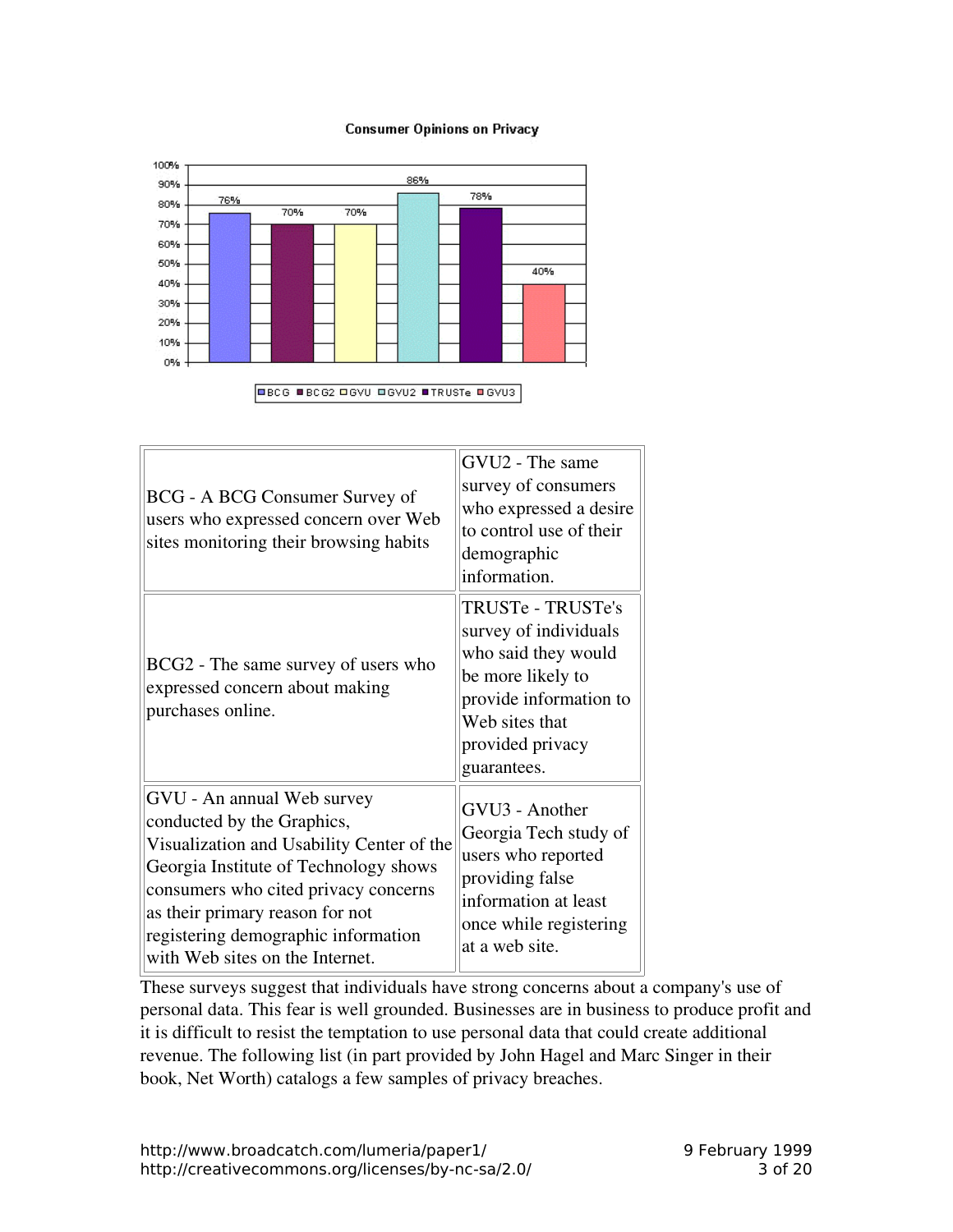- The web site GeoCities suffered a 15 percent drop in the market value of its stock after settling charges with the Federal Trade Commission that it had been secretly selling personal information to marketers. GeoCities maintains that nothing illegal was done. Immoral or unethical, perhaps, but definitely not illegal.
- Pacific Bell, either ignorant or blatantly apathetic, wanted to send unsolicited sales pitches to customers with unlisted phone numbers. PacBell seems to be saying you can run, but you can't hide.
- Internet behemoth America Online sold its members' phone numbers (without consent) to a telemarketing company. In an unrelated event, AOL turned over personal data about an individual's sexual preferences to the U.S. Navy without the individual's consent. AOL's motto: don't ask, but we'll tell.
- Financial services giant American Express announced plans to sell extensive information on its cardholders to merchants. This data is like a pile of cash sitting in the corner. Other companies are reaping the rewards, so why can't AmEx do it, too?
- Smaller companies can get into the act, too. Blizzard Entertainment admitted it had acquired data (again without consent) from its customers' PCs via the Internet. How's that for interactive entertainment?
- Giant Foods (a supermarket chain) and CVS (a drugstore chain) shared medical information with a drug marketer who sent out friendly prescription reminders and helpful literature about new drugs. Now the friendly and helpful mailman knows your medical history.
- GTE accidentally published 50,000 unlisted phone numbers and addresses. However, GTE expressed its deepest apology over the incident so it shouldn't be held legally or morally responsible for the consequences to the personal safety of police officers and crime victims who had this information unexpectedly divulged.
- Microsoft acknowledged that their Office software products utilized a serial number that could be used to trace every document an individual creates. TRUSTe, the industry watchdog that is partly financed by Microsoft, firmly admonished Microsoft and politely asked the company to refrain from similar behavior in the future.
- In an attempt to support ecommerce, Intel announced a plan to place serial numbers in its Pentium chips. An enormous privacy backlash convinced Intel to provide software that could turn this wonderful feature off. However, a hacker demonstrated that this feature could be remotely turned on without the user's knowledge. Perhaps the software simply experienced a floating point error.
- In response to the Intel debacle, Sun Microsystems CEO Scott McNealy said, "You have no privacy. Get over it." Perhaps, two hundred years ago, Benedict Arnold had similar comments about British oppression.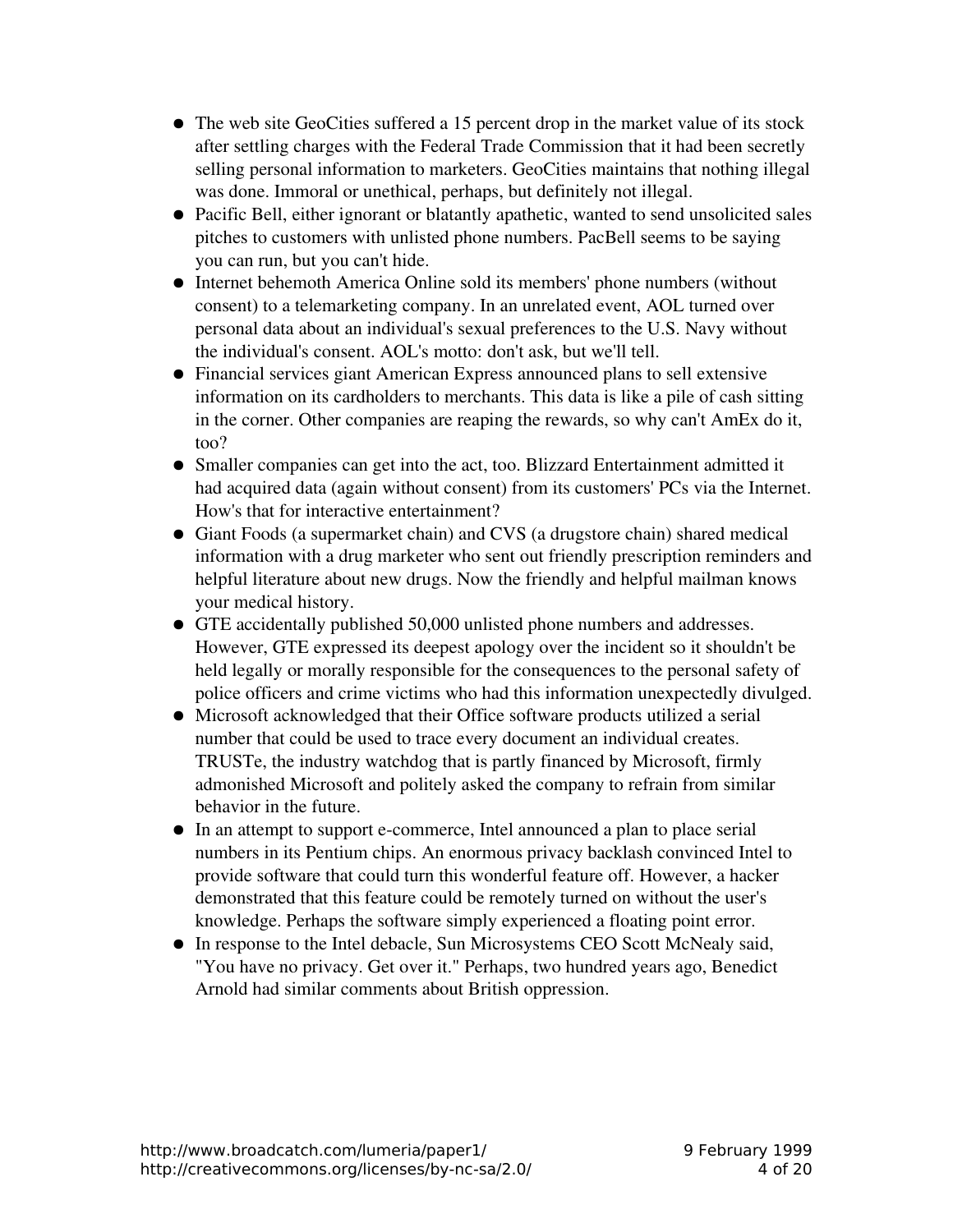Privacy, as defined by Brandeis, is not the solution. Individuals want to share their personal data in order to benefit from personalized services, screen out unwanted advertisements and to find out about new products (especially from competitors) for which they have an interest. However, individuals also want control over their personal data. Moreover, they want to be compensated by marketers for their increasingly valuable time.

# **Why Do Companies Violate Privacy?**

A profit driven company will only pursue activities in which the net benefit is positive. Consequently, despite the privacy backlash against companies, there is obviously a positive return from the acquisition of personal data for direct marketing. In fact, this process is simply driven by the desire to screen out unlikely candidates from a marketing message.

This innocuous objective would seem likely to be greeted with enthusiasm from consumers. Unfortunately, the theory is not as pure as the execution. First, even a highly targeted direct marketing piece will only receive a 2530 percent success rate, i.e. two out of three individuals are still receiving an unwanted advertisement. Secondly, individuals are more concerned with how a marketer attained their personal data rather than the fact that it has been attained. This is the breach of privacy: the individual has no knowledge or control of this flow of data. He cannot access the information, he cannot change the information, and he cannot delete the information -- even if he would like to correct inaccurate information to help the advertiser screen him out!

Many times, a company's acquisition of personal data is not initially perceived to be a violation of privacy. Consumers routinely provide information to companies with the expectation of receiving personalized services or shopping discounts. In fact, this personalized, one-to-one marketing is one of the most attractive promises held out by Internet technologies. However, the data's inherent value creates an seductive temptation to abuse the consumer's trust and utilize the data for other purposes (which GeoCities allegedly did).

### Self-regulatory Initiatives

Self-regulatory proposals, such as TRUSTe and BBBOnLine, attempt to muzzle this temptation. However, the responsibility for privacy assurances sits in the hands of each Web site - designating the proverbial fox to guard the hen house. As Fred Davis, CEO of Lumeria puts it, "In the morning, the hens have disappeared, there's blood and feathers everywhere, and the foxes blithely state that the alarms didn't go off so there must not be a problem."

The Federal Trade Commission, the European Union, and the entire privacy community have noted that these systems offer minimal recourse beyond the Web site owner. The underlying problem is that a company's privacy policy is not legally binding. (In fact, some privacy advocates suggest that privacy policies are legal disclaimers!)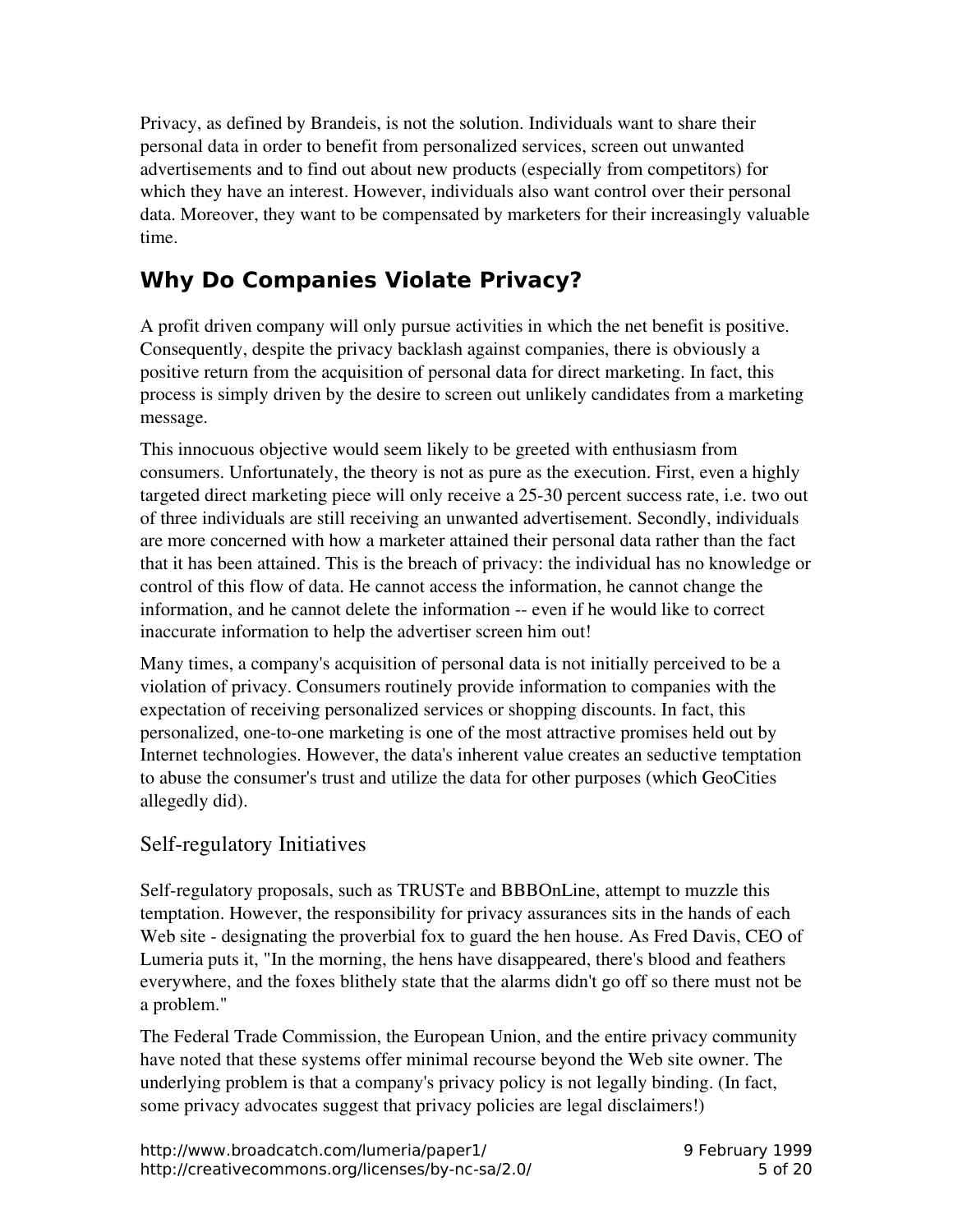Consequently, neither the government nor any other third party entity can step in to assist the individual. Moreover, even the self-regulatory organizations have demonstrated their impotence. For example, after the recent discovery that Microsoft software could track every document a user creates, TRUSTe (which receives considerable funding from Microsoft) concluded that the breach of privacy was not web site related and therefore Microsoft did not violate the terms of its license with TRUSTe.

# **Fair Information Principles**

In 1998, the Federal Trade Commission (FTC) conducted a study of 1,400 web sites and found that only 14 percent possessed a privacy policy that explained to consumers what might happen with their personal data. The following five sections are copied directly from this study, Privacy Online: A Report to Congress. The FTC expounded these Fair Information Principles as a foundation that should be the basis of any self-regulatory process or privacy policy creation. The entire document can be found at http://www.ftc.gov/reports/privacy3.

#### 1. Notice/Awareness

The most fundamental principle is notice. Consumers should be given notice of an entity's information practices before any personal information is collected from them. Without notice, a consumer cannot make an informed decision as to whether and to what extent to disclose personal information. Moreover, three of the other principles discussed below -- choice/consent, access/participation, and enforcement/redress -- are only meaningful when a consumer has notice of an entity's policies, and his or her rights with respect thereto.

While the scope and content of notice will depend on the entity's substantive information practices, notice of some or all of the following have been recognized as essential to ensuring that consumers are properly informed before divulging personal information:

- identification of the entity collecting the data;
- identification of the uses to which the data will be put;
- identification of any potential recipients of the data;
- the nature of the data collected and the means by which it is collected if not obvious (passively, by means of electronic monitoring, or actively, by asking the consumer to provide the information);
- whether the provision of the requested data is voluntary or required, and the consequences of a refusal to provide the requested information; and
- the steps taken by the data collector to ensure the confidentiality, integrity and quality of the data.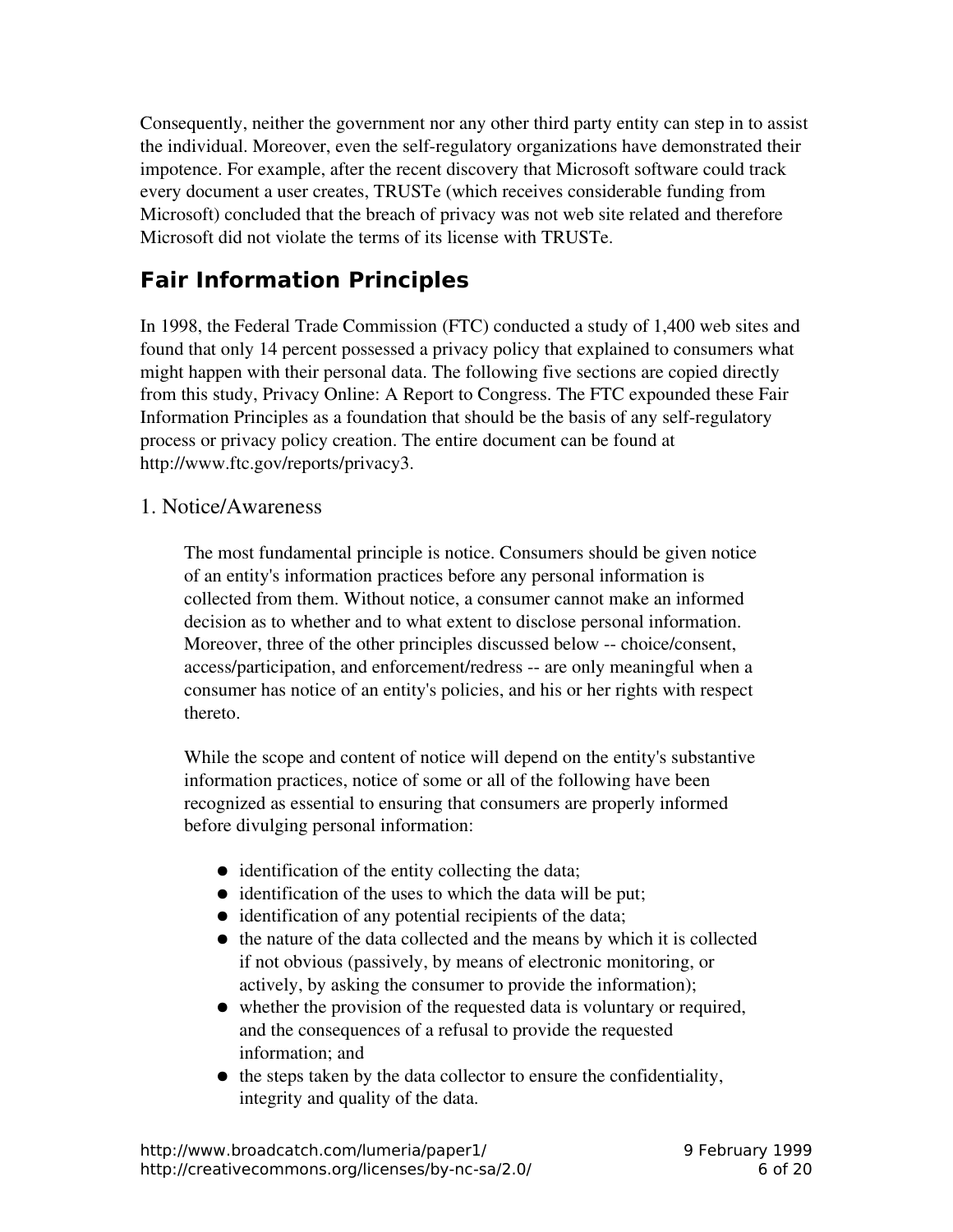Some information practice codes state that the notice should also identify any available consumer rights, including: any choice respecting the use of the data; whether the consumer has been given a right of access to the data; the ability of the consumer to contest inaccuracies; the availability of redress for violations of the practice code; and how such rights can be exercised.

In the Internet context, notice can be accomplished easily by the posting of an information practice disclosure describing an entity's information practices on a company's site on the Web. To be effective, such a disclosure should be clear and conspicuous, posted in a prominent location, and readily accessible from both the site's home page and any Web page where information is collected from the consumer. It should also be unavoidable and understandable so that it gives consumers meaningful and effective notice of what will happen to the personal information they are asked to divulge.

#### 2. Choice/Consent

The second widely-accepted core principle of fair information practice is consumer choice or consent. At its simplest, choice means giving consumers options as to how any personal information collected from them may be used. Specifically, choice relates to secondary uses of information -- i.e., uses beyond those necessary to complete the contemplated transaction. Such secondary uses can be internal, such as placing the consumer on the collecting company's mailing list in order to market additional products or promotions, or external, such as the transfer of information to third parties.

Traditionally, two types of choice/consent regimes have been considered: optin or opt-out. Opt-in regimes require affirmative steps by the consumer to allow the collection and/or use of information; opt-out regimes require affirmative steps to prevent the collection and/or use of such information. The distinction lies in the default rule when no affirmative steps are taken by the consumer. Choice can also involve more than a binary yes/no option. Entities can, and do, allow consumers to tailor the nature of the information they reveal and the uses to which it will be put. Thus, for example, consumers can be provided separate choices as to whether they wish to be on a company's general internal mailing list or a marketing list sold to third parties. In order to be effective, any choice regime should provide a simple and easilyaccessible way for consumers to exercise their choice.

In the online environment, choice easily can be exercised by simply clicking a box on the computer screen that indicates a user's decision with respect to the use and/or dissemination of the information being collected. The online environment also presents new possibilities to move beyond the opt-in/optout paradigm. For example, consumers could be required to specify their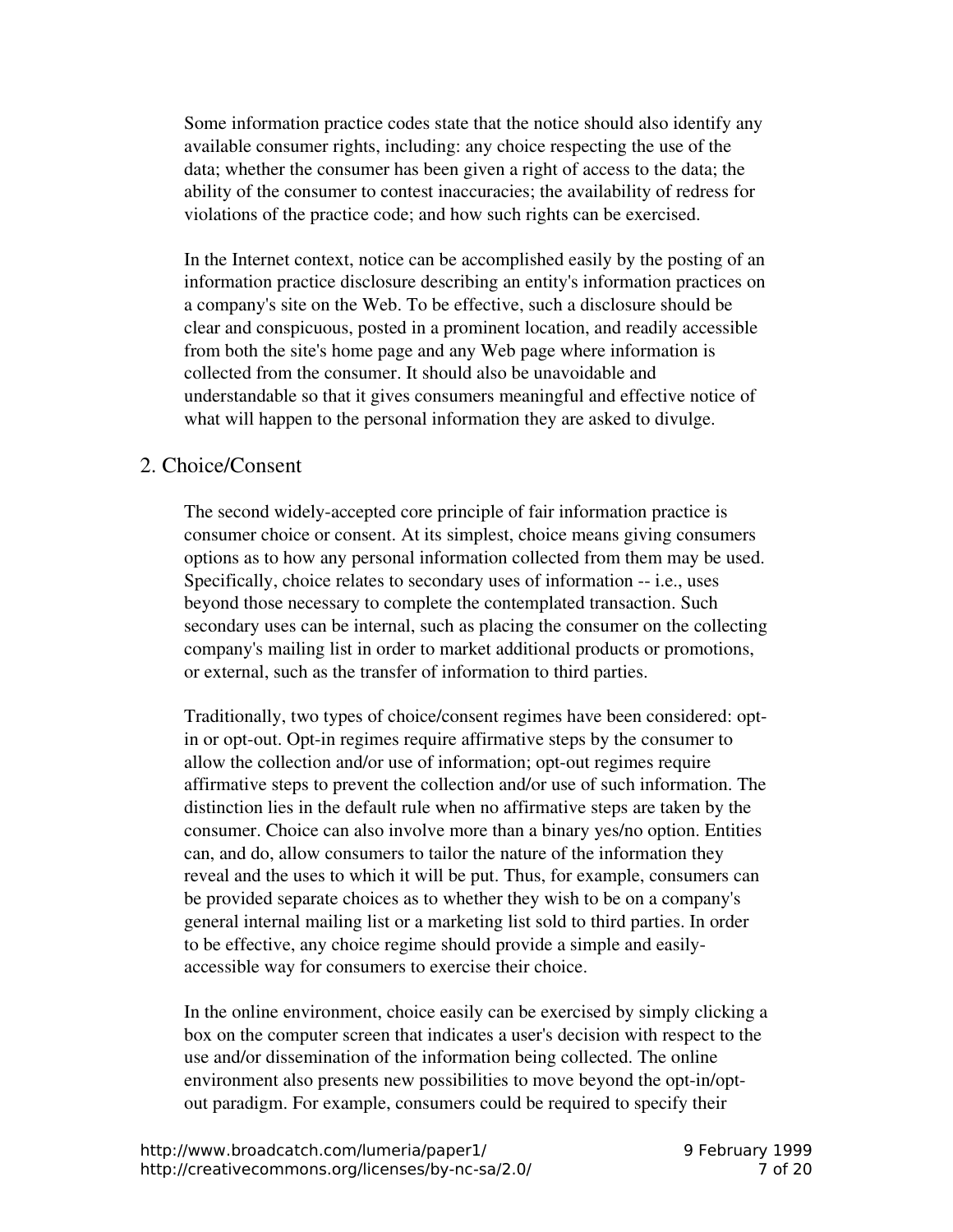preferences regarding information use before entering a Web site, thus effectively eliminating any need for default rules.

#### 3. Access/Participation

Access is the third core principle. It refers to an individual's ability both to access data about him or herself -- i.e., to view the data in an entity's files -and to contest that data's accuracy and completeness. Both are essential to ensuring that data are accurate and complete. To be meaningful, access must encompass timely and inexpensive access to data, a simple means for contesting inaccurate or incomplete data, a mechanism by which the data collector can verify the information, and the means by which corrections and/or consumer objections can be added to the data file and sent to all data recipients.

#### 4. Integrity/Security

The fourth widely accepted principle is that data be accurate and secure. To assure data integrity, collectors must take reasonable steps, such as using only reputable sources of data and cross-referencing data against multiple sources, providing consumer access to data, and destroying untimely data or converting it to anonymous form.

Security involves both managerial and technical measures to protect against loss and the unauthorized access, destruction, use, or disclosure of the data. Managerial measures include internal organizational measures that limit access to data and ensure that those individuals with access do not utilize the data for unauthorized purposes. Technical security measures to prevent unauthorized access include encryption in the transmission and storage of data; limits on access through use of passwords; and the storage of data on secure servers or computers that are inaccessible by modem.

#### 5. Enforcement/Redress

It is generally agreed that the core principles of privacy protection can only be effective if there is a mechanism in place to enforce them. Absent an enforcement and redress mechanism, a fair information practice code is merely suggestive rather than prescriptive, and does not ensure compliance with core fair information practice principles.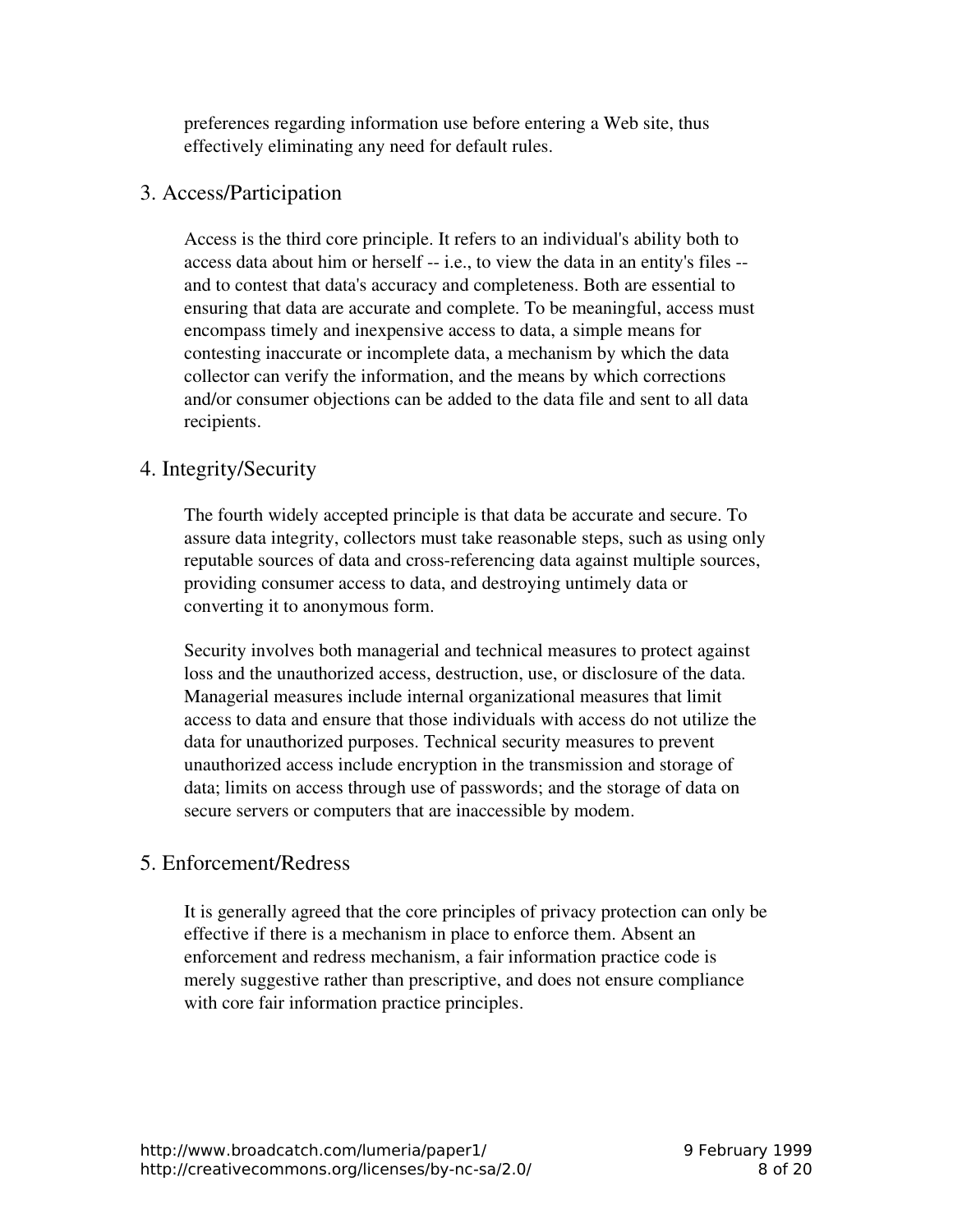### **The European Union Privacy Directive**

In October, 1998, the European Union (EU) adopted the Directive on Data Protection which sets forth strict rules for companies which handle personal data about EU citizens. This restriction includes US companies because of a small provision which prevents the transfer of data to any country which does not have "an adequate level of privacy." The US and EU are currently in discussions over how to best resolve the situation in which a ban on enforcement of the noted provision has been postponed numerous times. The US is seeking to allow industry to self-regulate, however, there have not been sufficient advances in its development to alleviate the EU's concerns about privacy abuse.

Specifically, the EU Directive includes the following elements:

- Companies must notify both employees and consumers about how information collected about them will be used;
- Companies can only use data for its intended purpose;
- Companies cannot transfer data on employees and consumers to countries with inadequate privacy protection laws;
- Consumers will have a right to access data collected about them;
- Consumers will have a right to have inaccurate data rectified;
- Consumers will have a right to know the origin of data about them (if this information is available);
- Consumers will have a right of recourse in the event of unlawful processing of data about them;
- Consumers will have a right to withhold permission to use their data (e.g. the right to opt-out of direct marketing campaigns for free without providing a reason);
- Companies need explicit permission of consumers to process sensitive information, including information on racial origin, political or religious beliefs, trade union membership, medical data, and sexual life.

According to Gerard de Graaf, a member of the European negotiating team with the US, "We would not accept a situation where the only way to deal with a problem is to sort it out with the company that is the root of the problem in the first place." In addition to enforcement, recent reports suggest that the EU and US currently disagree about the amount of access customers should have to the data companies have collected about them.

The US is currently seeking a self-harbor approach in which individual companies can protect themselves from prosecution by taking certain steps to protect consumer data. If the two governments are unable to reach a compromise, however, the EU could threaten the US with sanctions that could destablize trade relations which currently exceed \$300 billion per year.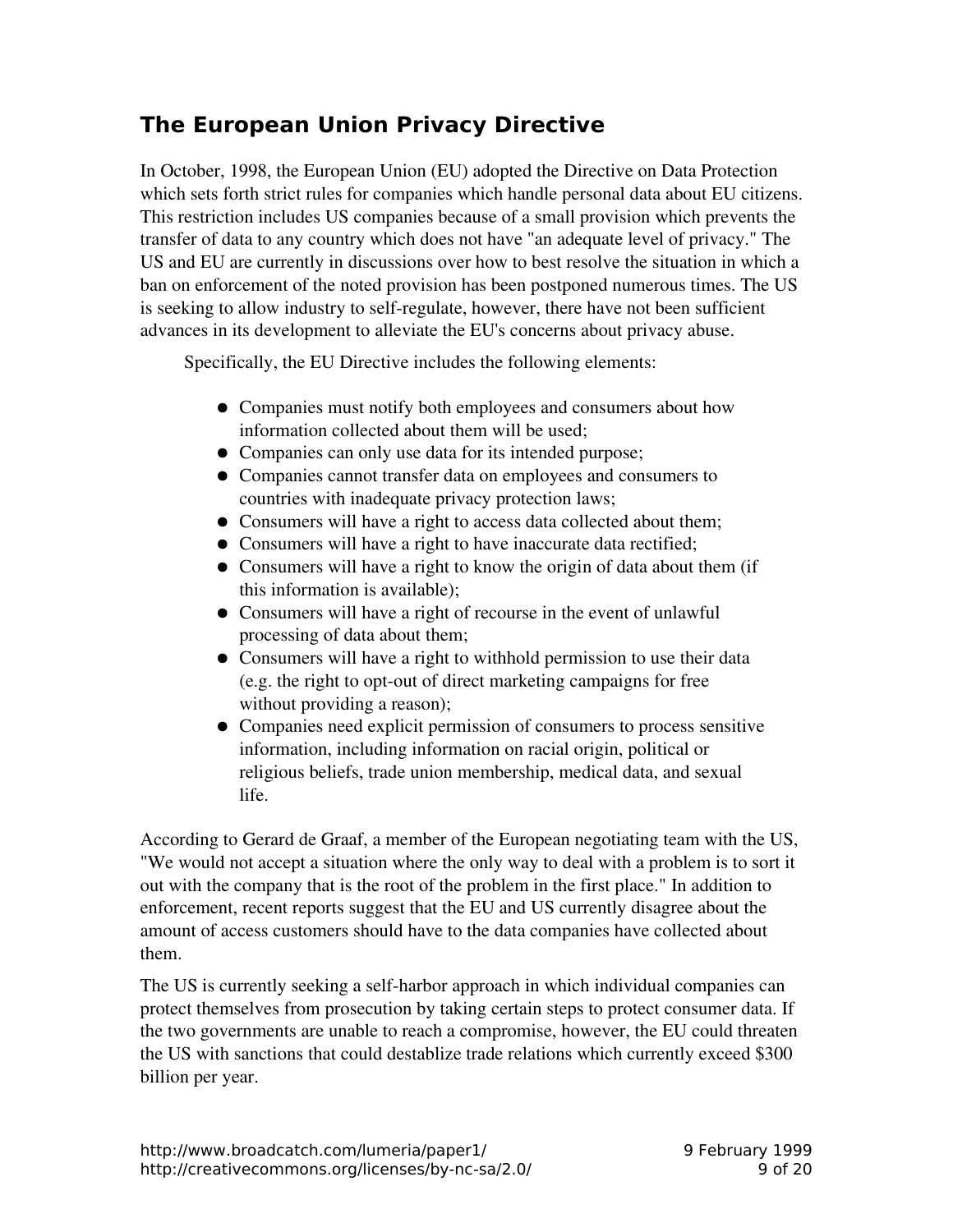### **Lumeria - Your Privacy Partner**

Consolidating a person's diversified profile data exponentially amplifies the value of the information, but also its sensitive nature. Consumers are not likely to trust existing companies (who currently possess their personal data) because of their track record of abuse with only nominal amounts of information. The FTC has repeatedly suggested that consumer concern about privacy is the most serious obstacle to the potential growth of ecommerce.

Fortunately, Lumeria is creating some revolutionary technologies and an innovative new business model that will allow them to organize, access and share their own personal data for fun and profit. This model, the SuperProfile system, places personal data under the auspices of the individual and is so robust that it makes the Fair Information Principles as redundant as a friendly reminder to "be careful." Once an individual is empowered with the SuperProfile system, they will no longer be dependent upon the goodwill of the merchant to follow the Fair Information Principles. Nonetheless, these principles provide a foundation for evaluating the potency of the SuperProfile system.

#### 1. Notice/Awareness

Lumeria's SuperProfile system is based upon the premise that the individual owns their personal data. This seemingly simplistic statement fundamentally alters the principle of notice and awareness. The Federal Trade Commission advocates that the user be notified of the company's non-binding privacy policy. Lumeria's solution, however, transfers notice and awareness from the company's announced procedures to the binding, contractual terms of the exchange. The company's privacy policy becomes irrelevant because the individual can negotiate the limitations on the use of the data. If, for example, the consumer is concerned about the usage of data beyond the immediate exchange, then they can specify that the purchase of the data includes only a single usage. Similar restrictions can be placed on any aspect of the acquisition, control, or use of the data and Lumeria's SuperProfile system provides the tools necessary to insure that the individual can enforce these terms.

Obviously, the terms of the exchange can continue to be constructed in such a way as to exploit a person's data. However, the SuperProfile system allows individuals to appoint agents (such as Lumeria or other third parties including banks) who will actively seek the best deals for the individual. The agent can provide software that highlights deficiencies of any transaction or warns the individual about a scrupulous deal. Moreover, the SuperProfile system allows the individual to sell or trade some data about themselves (e.g. their habits or preferences) while protecting their identity. If the individual suspects the veracity of the company, they can provide extremely limited or anonymous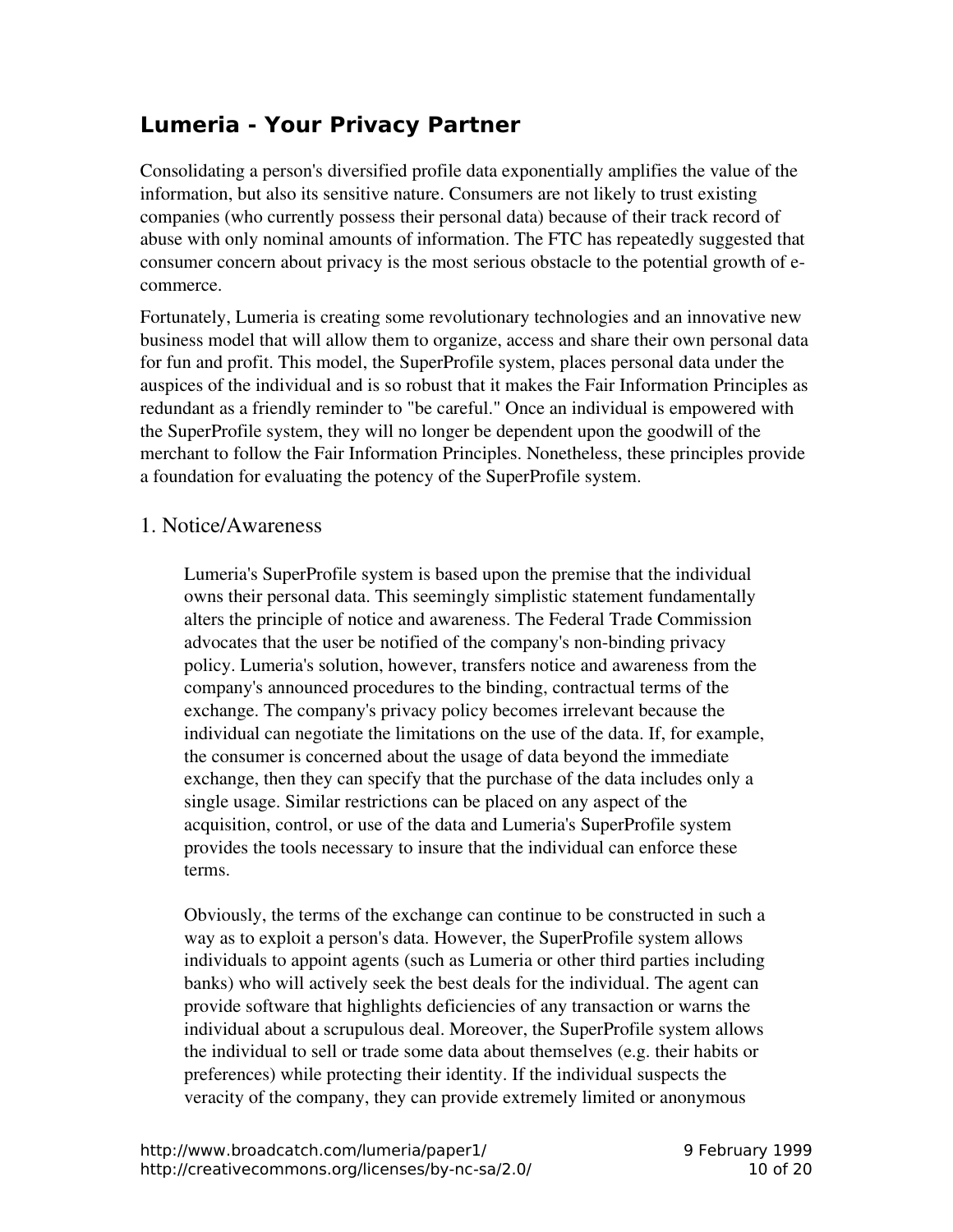data to the company until a relationship has been established and the merchant is trusted.

#### 2. Choice/Consent

Once Lumeria has given the individual control over the exchange of their personal data, secondary usage become part of the contract. If the individual trusts the party, they can provide secondary usage of the data (i.e. their name for personalized services in the future) but limit its transferability to any other entity. Also, since the provision of data becomes a contractual exchange, the assumption is that the individual has a choice about participating.

#### 3. Access/Participation

Personal ownership of an individual's data dictates that the individual has access to their property. The data's inherent value also suggests that the individual will actively maintain the data's accuracy and seek additional information to add to their SuperProfile. Because the individual owns this data, they can individually determine whether to restrict, delete, or publish this data.

#### 4. Integrity/Security

As mentioned above, integrity of the data is easier to maintain once the individual has incentive to maintain its accuracy. Using digital certificates, Lumeria's SuperProfile system provides the tools necessary for an individual to authenticate or audit specific data, thereby increasing its value (e.g. the consumer can provide audited or unaudited information). In addition, the SuperProfile system utilizes double-blind verification, reputations, strong encryption, and redundant backup to create a secure, trusted system.

#### 5. Enforcement/Redress

The enforcement principle is Lumeria's strong card. Privacy is difficult to enforce today because there are few specifically designated privacy laws. The Constitution, for example, does not use the word privacy. Moreover, the privacy policy of a company is not a contract and is rarely binding. Lumeria's SuperProfile system, however, converts ephemeral personal data into an asset property. When either an individual or a company utilizes the SuperProfile system, the terms and conditions of participation become a legally binding contract. This contract is then enforceable by any court of law utilizing existing contractual law. (Although few countries have privacy laws, almost all countries have a robust contract law foundation.)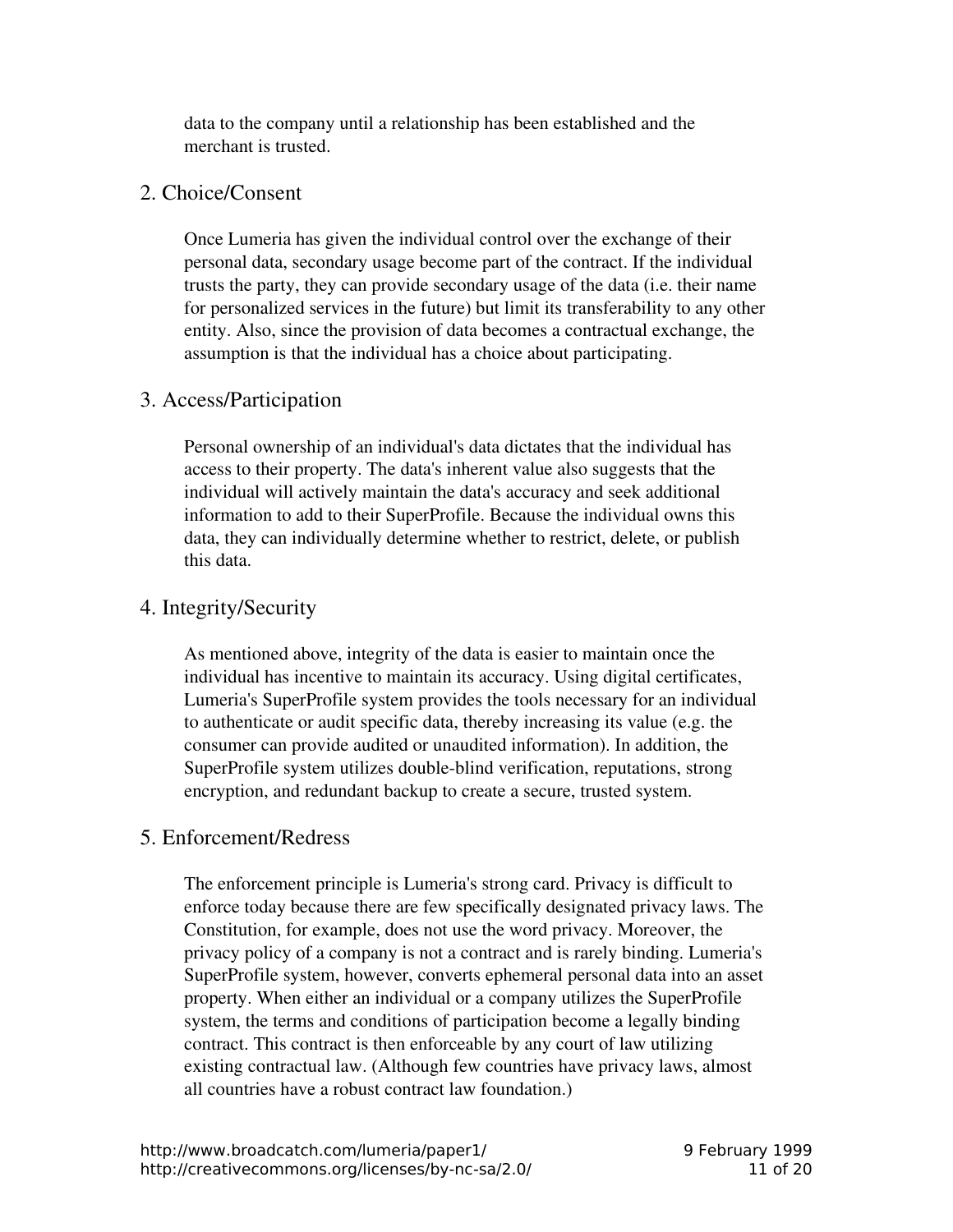#### 6. Addressing the EU's Concerns

Although the Europeans are considered to have some of the strongest privacy laws in the world (some EU countries can prosecute some breaches of privacy under criminal laws), the SuperProfile system would actually exceed EU guidelines in many areas. For example, the EU Directive does not allow for anonymous web surfing or ecommerce purchases. In addition, access to personal data is considerably easier when it's consolidated under the SuperProfile, rather than having to contact multiple companies to request the data. Most importantly, the EU Directive does not consider personal data to be the property of the individual. Consequently, the EU only protects personal data, but does not provide, like Lumeria's solutions, the numerous benefits from sharing your data with others (i.e. direct compensation, discounts, and additional services).

### **Lumeria Introduces I-Commerce**

In a recent no-action letter, the Securities  $&$  Exchange Commission (SEC) opined that a company was selling stock if the company received personal information (i.e. a name and address) as compensation for the stock. The SEC's recognition that personal data has value has long been recognized by list brokers who have amalgamated colossal databases of personal information in order to drive the \$175 billion direct marketing industry.

Technology is revolutionizing this industry because it has drastically reduced the cost of acquiring and managing information and created a new medium, the Internet, in which producers and consumers can interact. This has created the possibility of new business models to personalize e-commerce services and offer one-to-one direct marketing. However, while the hard costs for acquiring data have been reduced, the social costs have increased. Most of the currently proposed personal data management solutions ignore these costs and have inflamed the debate on personal privacy.

Lumeria's SuperProfile system, which minimizes these social costs by offering a complete privacy solution, creates a revolutionary model that shifts power from companies to the individual. In addition, the SuperProfile system uses personal data as a new form of currency to enable the Identity Commerce marketplace (I-Commerce). I-Commerce is the next step in a number of technologies that have evolved to utilize personal data. Lumeria's solution, however, is likely to receive accolades from privacy advocates and trust from individuals. Lumeria will also kindle the development of I-Commerce in which an individual's identity has a value and can be traded and exchanged for money, discounts, and additional services.

#### Cookies Technology

On the Internet, the most common profiling mechanism is the "cookie." A cookie is a data file stored on the individual's computer by a specific Web

http://www.broadcatch.com/lumeria/paper1/ 9 February 1999 http://creativecommons.org/licenses/by-nc-sa/2.0/ 12 06 20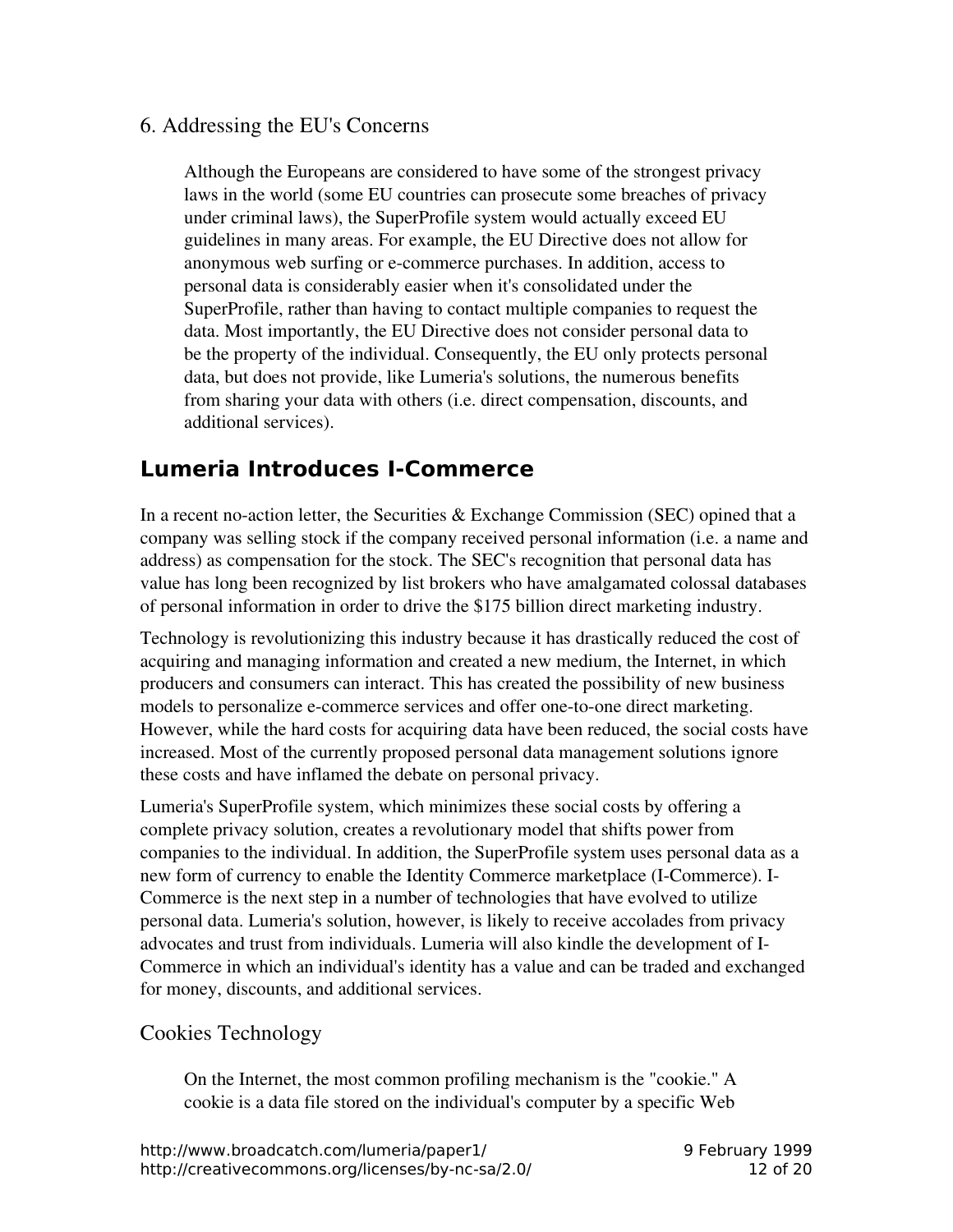site. Cookies technology allows a Web site to track transactional information, user preferences, and user activity. Because only the Web site that initially stored the original data can access that data, the individual cannot share any cookie information between different Web sites.

However, it is unlikely that an individual would be interested in sharing this data. Although the data is stored on the individual's computer, the information is stored in a cryptic form such as "cfae017a36014030" which only a computer database can understand. Moreover, most users do not even know what the cookies technology is or how it is used. These users have unwittingly accepted the default option on their browser to accept all cookies requests. Even the minority who has selected the option of verifying cookie requests will generally have difficulty determining what information is being requested. Unfortunately, disabling cookies is an undesirable solution since it results in the loss of the benefits of personalized e-commerce services.

#### Open Profiling Standard (OPS)

The Open Profiling Standard (OPS) was proposed by Microsoft, Netscape and Firefly. OPS was created in order to provide Internet site developers with a uniform architecture for leveraging profile information to offer individuals customized content while protecting their privacy. OPS was simply a profile or form of an individual's personal data such as name, address, phone number and credit card data. It was initially designed to focus on the secure storage, transport, and control of user data.

However, there were several problems with OPS. First, OPS was still depended upon the support of each Web site in order to be effective (e.g. each site had to be redesigned). In addition, OPS did not create privacy protection beyond the privacy policy of a Web site. Moreover, although OPS was designed to be an open standard, Microsoft's purchase of Firefly discouraged other companies from supporting the standard. Finally, the value proposition to consumers was simply to save time from retyping data. OPS did not attempt to allow individuals to own or profit from their profile.

#### Platform for Privacy Preferences Project (P3P)

The World Wide Web Consortium (W3C)'s Platform for Privacy Preferences Project (P3P) is an attempt to provide a rich language for the exchange of information between both the user and Web site. In contrast to the one way nature of OPS (from user to Web site), P3P allows the individual to ascertain a Web sites privacy policy before providing her profile data to the site. P3P applications should allow users to be informed about Web site practices, delegate decisions to their computer agent (Web browser, plug-in, or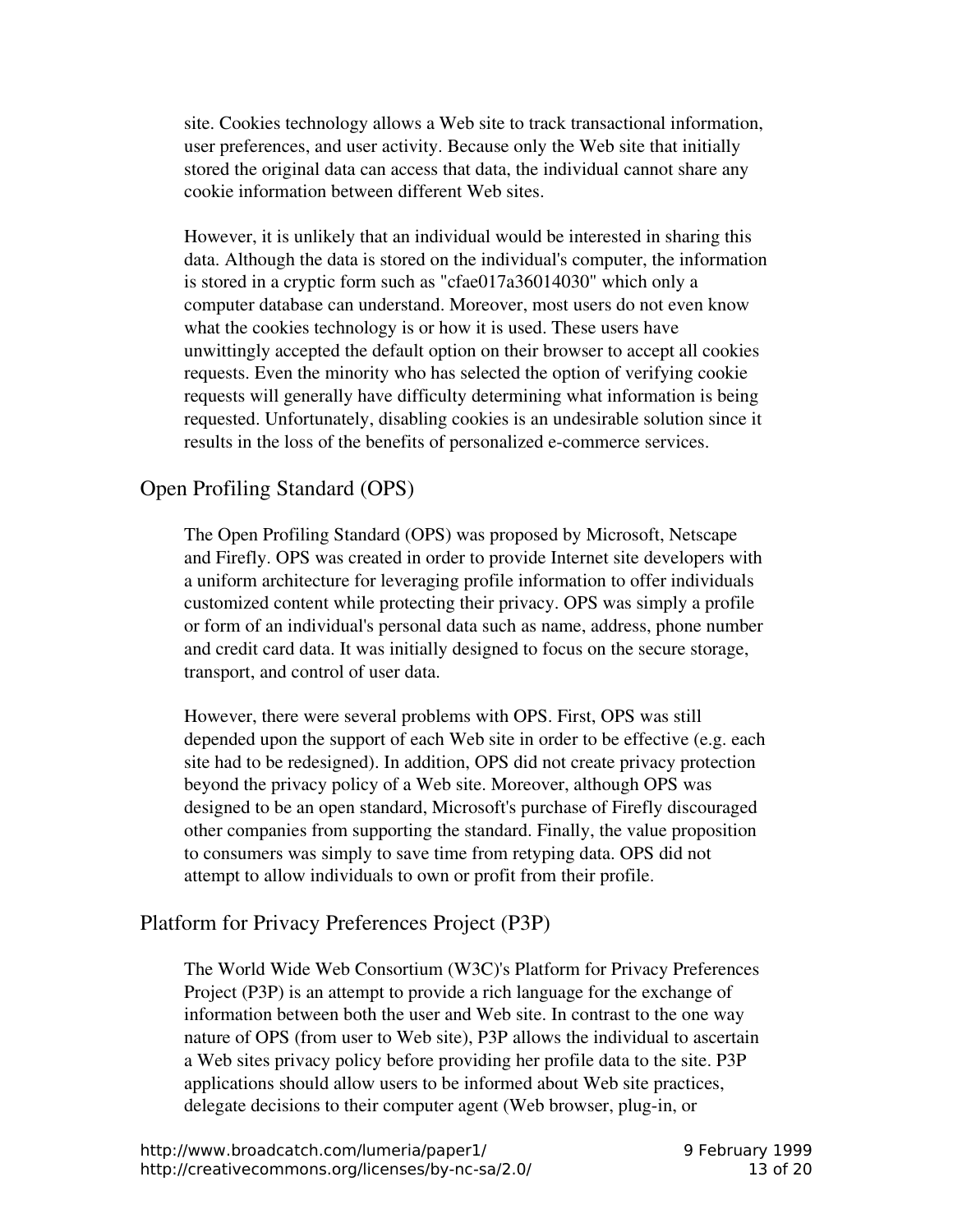infomediary agent) when they wish, and tailor relationships with specific sites. Lumeria has announced its support for the P3P protocol.

#### The Infomediary Revolution

The information intermediary, or infomediary, business model is described by John Hagel and Marc Singer in their book, Net Worth. Published in 1999 by the Harvard Business Press, Net Worth describes this new type of business as an intermediary between consumers and vendors in order to help consumers maximize the value of their personal information. Infomediaries will then act as brokers and agents to represent consumers in commercial transactions and marketing. Although the infomediary model has received consierable attention recently, Lumeria's approach to infomediation has its roots in the broadcatch concepts first developed by Lumeria's VP of Technology, Fen Labalme. Mr. Labalme conceived of broadcatch in 1979 while at MIT in the department now known as The Media Lab.

Traditionally, producers have had greater resources and access to information. This data has been used to refine inventory techniques, maintenance scheduling, and other activities to provide better services to the customer. However, this knowledge has also been used to identify the customer's value drivers. For example, multi-level pricing structures (e.g. peak and non-peak pricing) are a way of extracting greater profit from customers who place a higher value on a given product or service.

Grocery stores and airlines have created membership programs to procure explicit consumer purchasing behavior, which can then be used to pinpoint consumer value and thereby price flexibility. If a consumer demonstrates a strong loyalty to a given brand or a need for specific travel destinations, then prices on those products and services can be raised. Essentially, if a consumer is willing to pay a higher price for a product, then there is a surplus value that the producer has "left on the table." Ideally, a company would like to charge each individual the highest price she is willing to pay in order to extract the entire surplus value from the marketplace.

Whereas technology has traditionally assisted companies in acquiring additional data, the Internet is now flipping this paradigm upside down. Data acquisition techniques, specifically information about competing products, are becoming commonly available to consumers, too. Moreover, producers are finding themselves at an information-disadvantage: companies cannot refuse to share information about their products lest they lose a sale (e.g. a strong supply of product information). Consumers, on the other hand, do not have an intrinsic desire to share their purchasing data with anyone (e.g. a weak supply of purchasing data). Consequently, given a set demand level,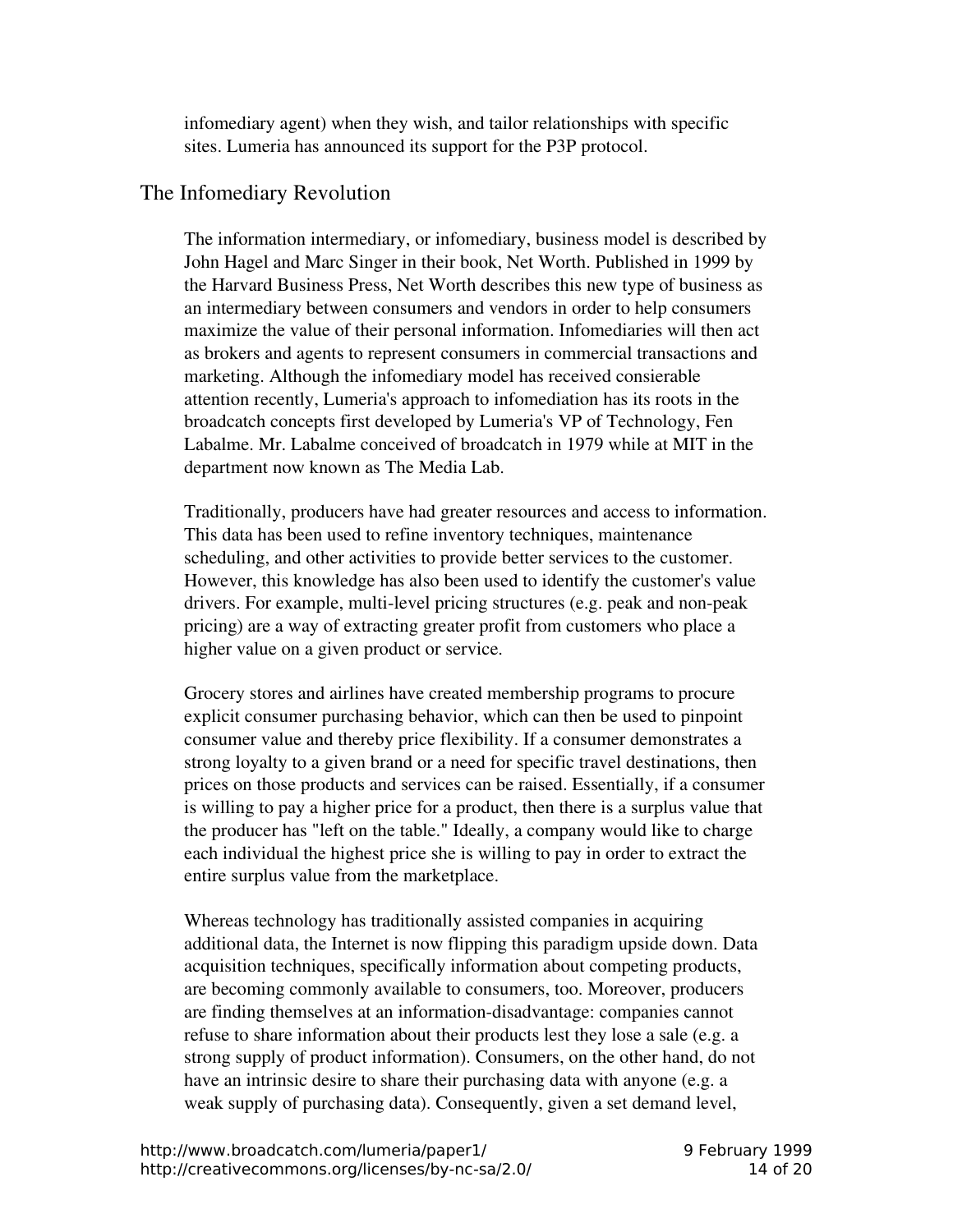fundamental economics (and experience) dictates that product information will have a minimal value, while consumer data will have a high value.

The infomediary exploits this growing advantage by aggregating consumer data. Although an individual's data, by itself, has nominal value, the combined value of a group of consumers has considerable value to the merchant. The infomediary, representing the individual, enables the extraction of value from the company to the individual. Flipping the picture upside down, the company is willing to pay a higher price for this unique data and has surplus value that the individual can recapture.

#### The Identity Commerce Marketplace

Simply representing the individual is an evolutionary approach to the Internet economy. Lumeria, on the other hand, intends to take a revolutionary approach. In addition to helping consumers attain compensation for their personal data, Lumeria is developing the SuperProfile system, which will give individuals the ability to:

- opt out of traditional direct marketing programs;
- mask their identities so they can shop online and browse the Web anonymously;
- block cookies requests so that Web sites cannot acquire data outside of the individual's control;
- track their own surfing to build a robust, private profile with usercentric cookie aggregators (as opposed to web site controlled cookies);
- consolidate their various passwords into one password controlled location;
- filter email to delete spam mail;
- pay for ecommerce transactions with electronic wallets that conceal their identity but provide authentication for merchants;
- create a new marketplace for negotiating the use and fees that individuals charge others for the use of their personal data.

The last item, creating the Identity Commerce marketplace (I-Commerce), is the revolutionary step in the SuperProfile system. Fundamentally, the SuperProfile system transfers ownership of personal data back to the individual. Utilizing tools in the SuperProfile system, the individual can then monitor and control the exchange of this data to other parties for personalized services, discounts, or monetary compensation. In other words, the individual participates in ICommerce, or the new personal data economy.

In addition to merchants, ICommerce will include marketers and advertisers by allowing them to "buy time" from individuals. For example, an individual could indicate her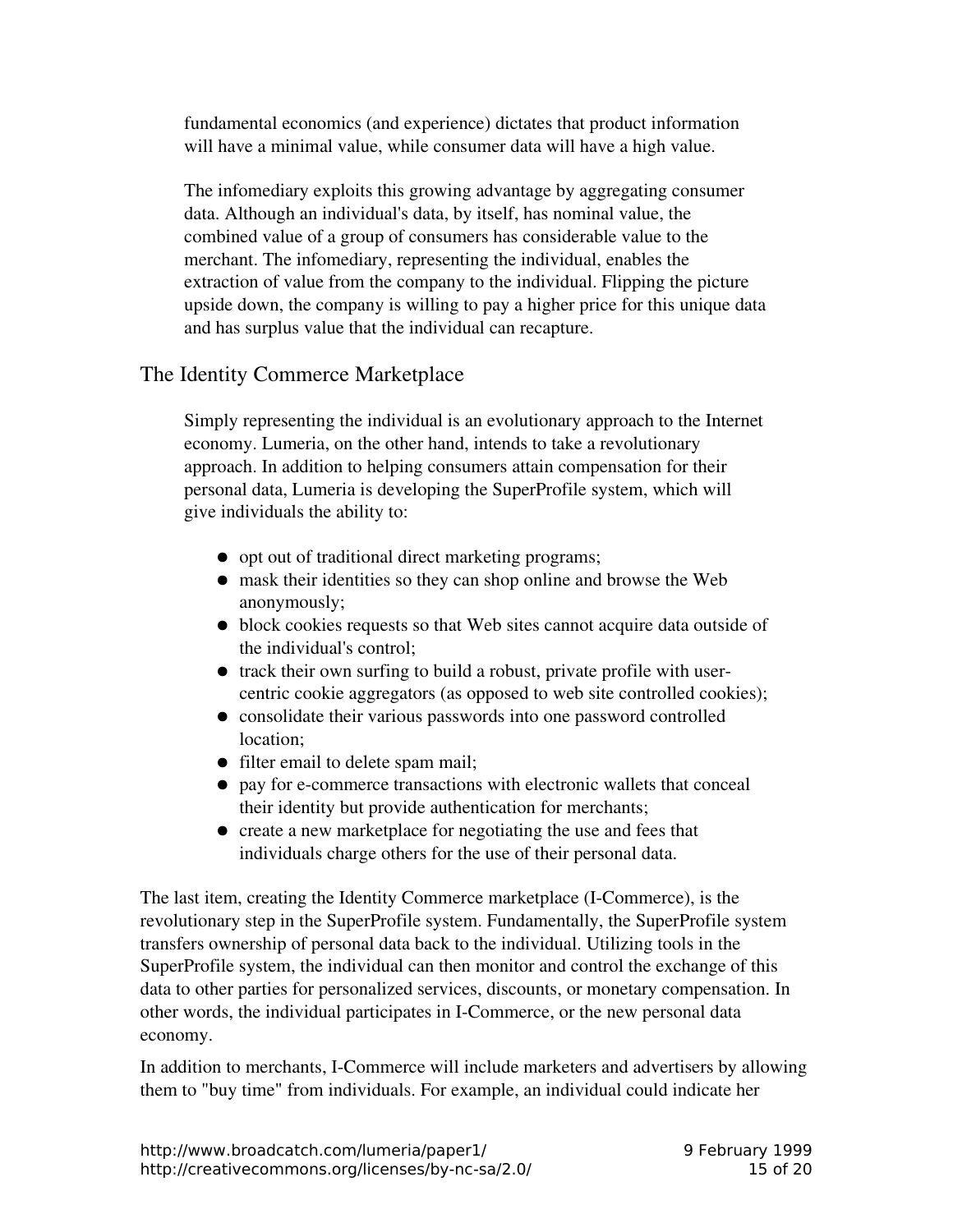interest in purchasing a certain product, such as a new car. Furthermore, she could designate certain data about herself that could assist car marketers in tailoring their sales pitch, or advertisement, to the needs of this individual. The marketer assembles a commercial and an offer, such as rebate or discount, for the individual. Essentially, the marketer pays the individual for her personal data and her willingness to view the commercial.

This is merely one possibility in which a marketer participates in I-Commerce. Another alternative, based on future technologies, is for an individual to download a TV program over the Internet. In exchange for the program, the individual would provide certain data to the content provider or distributor who would use this data to add targeted commercials to the TV program. Under this scenario, numerous people might watch an identical episode of Seinfeld, but each person would see different commercials tailored to their own interests.

The possibilities of I-Commerce are unlimited because I-Commerce is not a closed system with a defined set of rules. Rather, I-Commerce is a set of tools that provides a foundation for a revolutionary economy. Lumeria anticipates that individuals, companies, marketers, and new technology will continue to evolve I-Commerce with new ideas, new concepts, and new products and services to the benefit of all participants. However, I-Commerce will only flourish with the complete privacy solution provided by the SuperProfile system in which an individual has control of their personal data.

# **Evolution of the SuperProfile System**

Once completed, Lumeria's SuperProfile system will exceed the standards of privacy espoused by the Federal Trade Commission and European Union. In fact, our data handling techniques will be modeled after a bank because we feel an individual's personal data is as valuable as money. The SuperProfile system enables the individual to experience:

- a personalized computing environment;
- customized content;
- targeted marketing;
- help in connecting with relevant information and with other people;
- a "spam" management strategy;
- parental control over the use of their children's profiles.

The SuperProfile system will protect an individual's privacy by hiding the details of their activities and using it to generate a profile that can be provided to marketers and merchants. However, Lumeria is anxious to provide specific tools within the SuperProfile system as they become available. Unfortunately, before a complete system can be implemented, these individual tools may not meet the exacting standards we have laid out for our SuperProfile system. Nonetheless, they will probably exceed the precautions that most companies currently undertake.

For this reason, Lumeria will focus on the first two principles: notice and choice. Our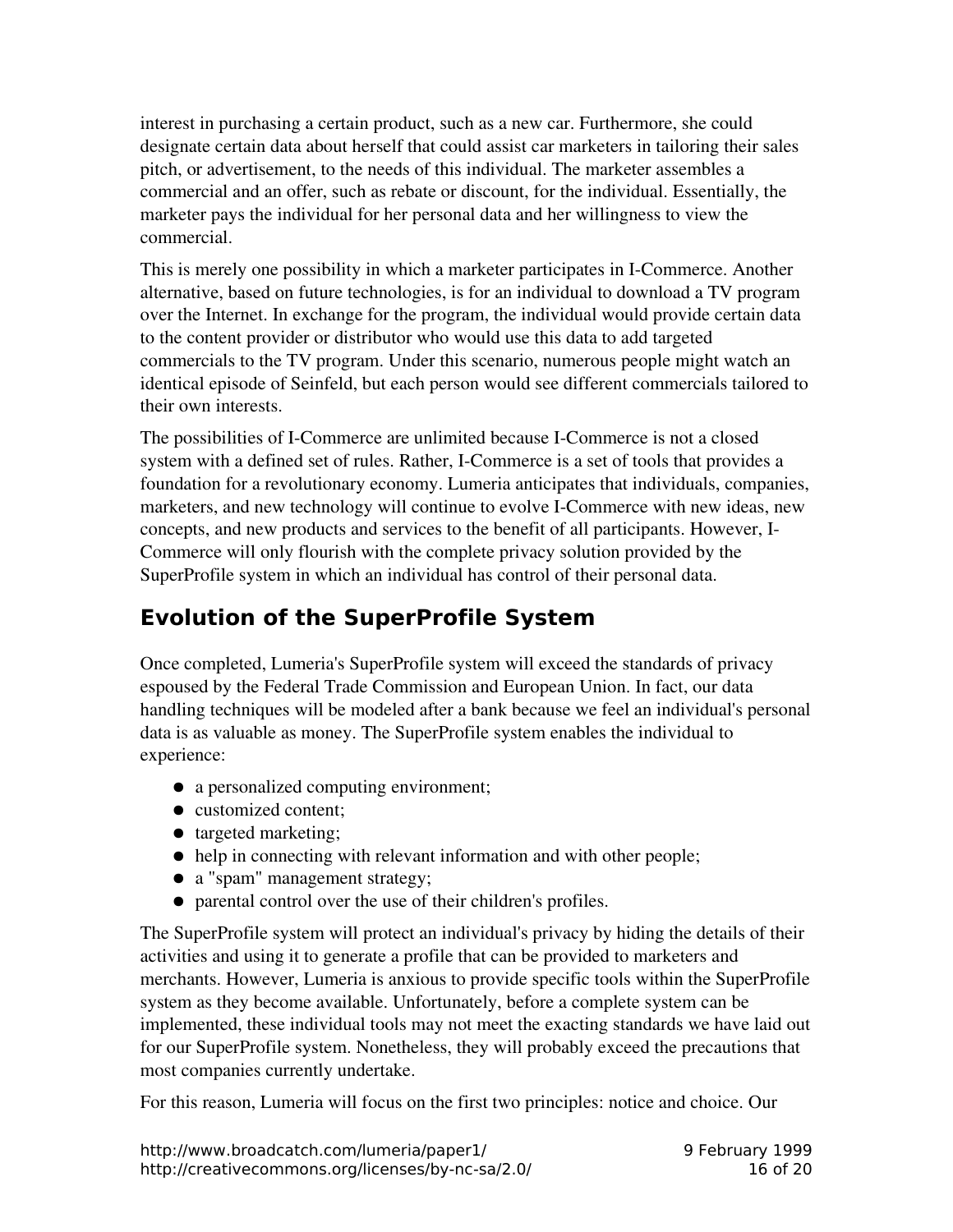privacy policy will fully describe our data handling techniques and highlight potential deficiencies. We will clearly warn the individual of the risks involved and let the individual decide whether the benefit from the tool exceeds the potential costs.

### SuperOptOut

The first tool that illustrates this issue is the SuperOptOut program, which is designed to help individuals remove their names from existing direct marketing databases. This program also includes an opportunity to "opt-in" to advertisements from which individuals will profit from the use of their personal data by direct marketers. Although both programs will meet most of the Fair Information Principles, there may be some deficiencies (such as the Integrity/Security principle). These issues will be fully disclosed to the individual before she is asked to participate. Then, once informed, she will be given the choice to participate or defer until development of the SuperProfile system is finished. For more information about this program, please see our web site at http://www.SuperProfile.com.

# **Conclusion: A Win-Win-Win Situation**

Consumers will have an obvious interest in Lumeria's technology. The SuperProfile system will offer absolute privacy for those individuals who wish to remain completely anonymous and value to those who are willing to trade their data for direct payment, customized services, or added benefits. Consumers will inevitably feel more comfortable participating in ecommerce once they feel their privacy and the use of their personal data is securely under their control.

Advertisers and marketers (who simply want to communicate their message to individuals likely to respond to their advertisement) will also profit from the SuperProfile system and Identity Commerce (I-Commerce). Every unwanted or ignored advertisement is wasted money for the advertiser. Hence, the marketer invests money in pre-selecting her audience.

This money is given to a list broker, a credit card company, a magazine publisher, or other venue to help the marketer segment her audience. Once segmented, the marketer makes assumptions about each group and chooses a high cost/high impact (e.g. in person visit) or low cost/low impact (e.g. direct mail) approach. Although these assumptions may be efficient for the group, they are unlikely to be the most appropriate technique for each individual.

Lumeria's SuperProfile system allows the marketer to collaborate with each individual by allowing the individual to dictate to the marketer which approach is most efficient. For example, if the individual has minimal interest in the marketer's message, he can indicate his willingness to read an email message for a minimal cost to the marketer. As the individual's interest increases, he can indicate an interest in receiving a higher impact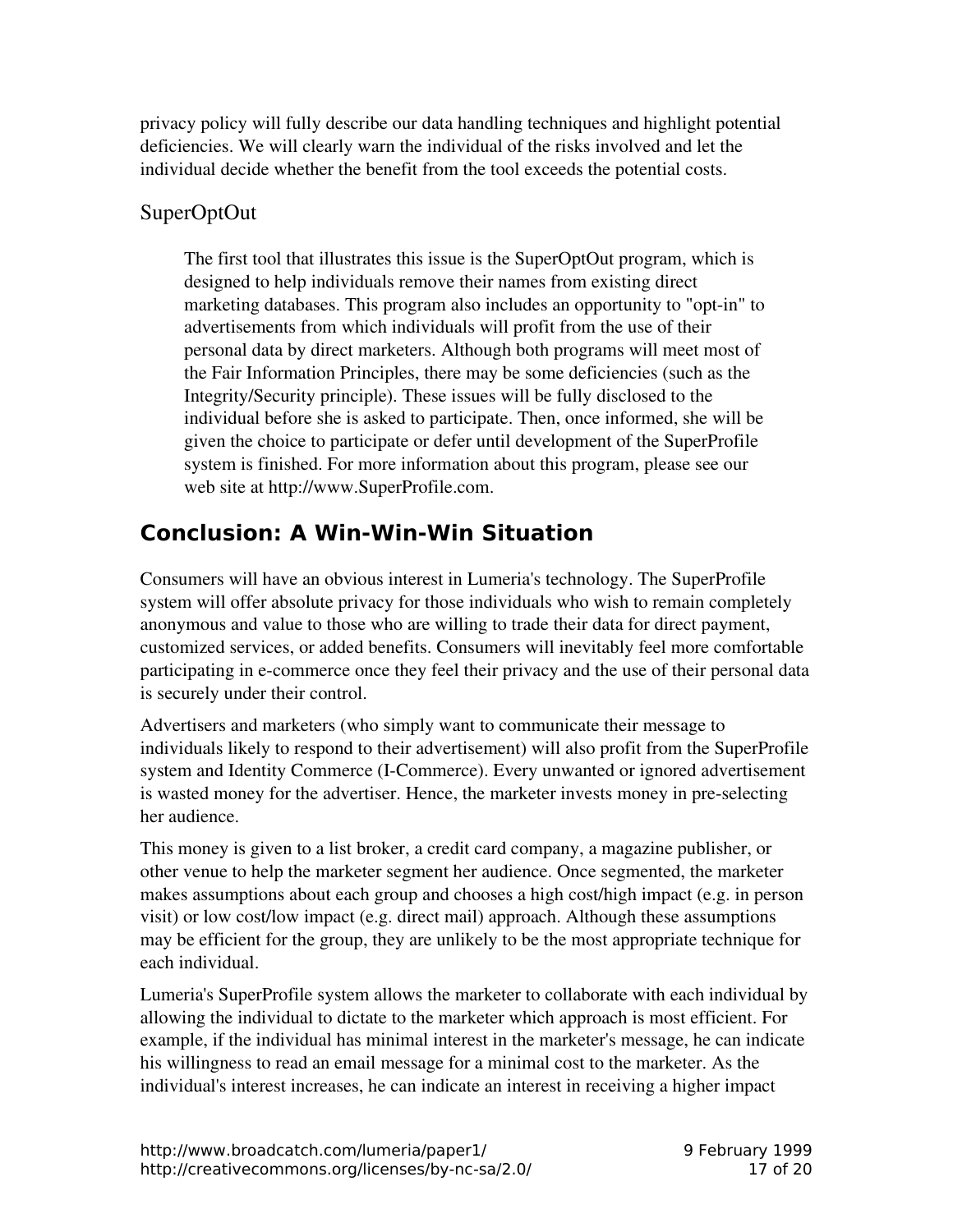message (such as a telephone call or drop-in visit) for a higher fee. In fact, as the marketer demands more time and attention from the individual, the individual will expect to be compensated accordingly. I-Commerce gives the marketer the capability to tailor not only her message, but also the medium itself, to the needs and desires of the individual. Hence, both the marketer and the individual will benefit, as the needs of both parties are coordinated.

Merchants and Web sites will also profit from Lumeria's SuperProfile system. Individual companies, such as grocery stores and airlines, already collect personal data about their customers. The purpose of this data collection is to identify profitable customers. However, each company is unable to determine the individual's spending with that company as a percentage of his total spending for a given category (e.g. how much is the customer spending with competitors). This critical piece of data, available with the I-Commerce system and the individual's consent, can help a company to identify revenue growth opportunities with individuals who have additional demand for a given category but currently spend that with competitors.

Finally, many companies collect large amounts of data about its customers, but are unable to extract meaningful conclusions from the morass of bits and bytes. Lumeria's focus on personal data will help advertisers and merchants better understand what data they need and don't need. Also, much of this data is collected today at minimal cost and so companies have not found a need to prioritize the data. With Lumeria's business model, every additional byte will have a cost - paid to the individual - and therefore encourage companies to identify the value of the data received to insure a net positive return.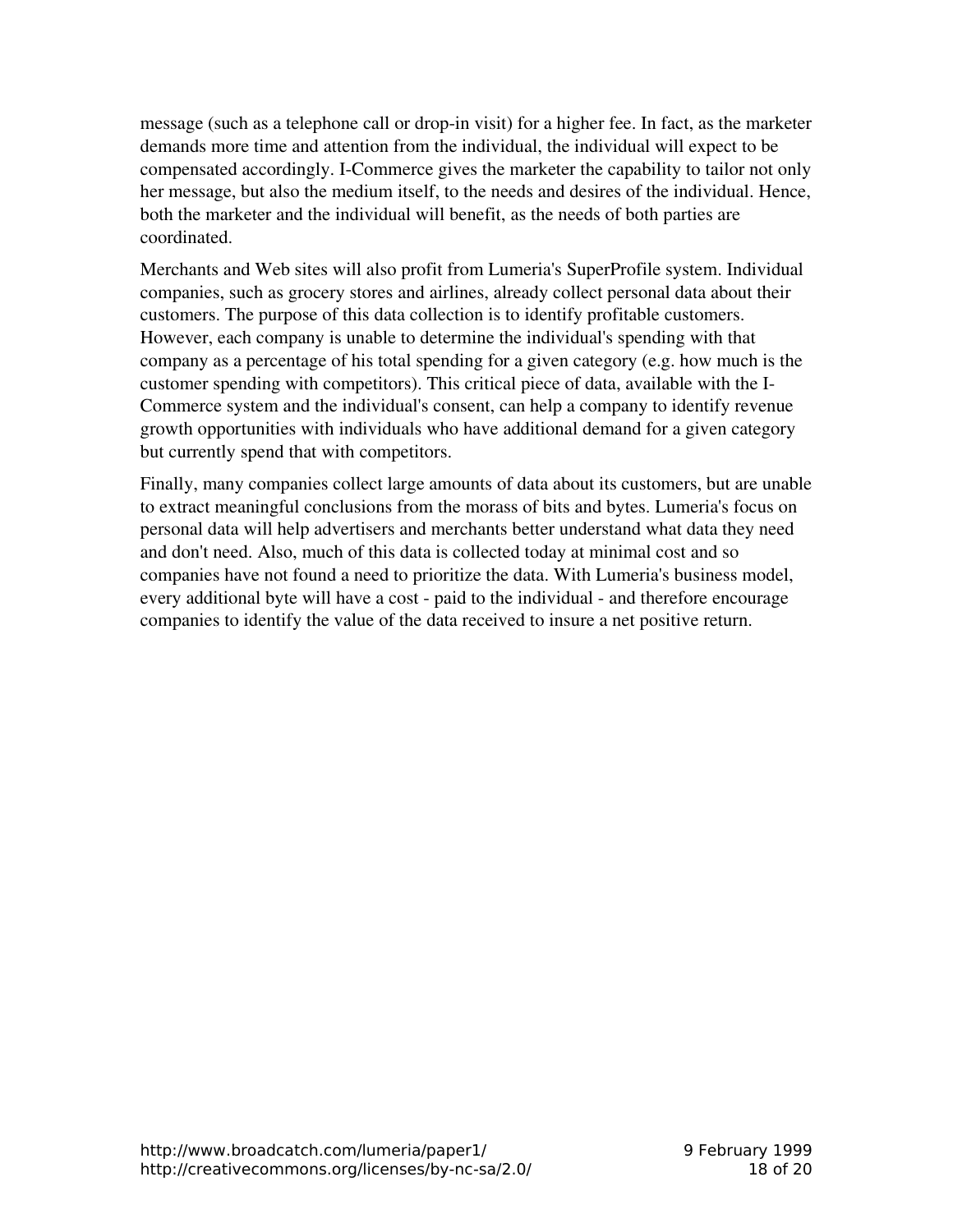### **Lumeria's Privacy Statement**

The next decade will be a critical period in the development and articulation of the individual's right to privacy in American society and the world. In *Privacy & Freedom*, Alan Westin offers the following definition for privacy:

*"Individuals, groups, or institutions have the right to control, edit, manage, and delete information about them and decide when, how, and to what extent that information is communicated to others."*

Using Westin's definition as a beacon, we are committed to developing technologies to insure that individuals are not trampled for the perceived short-term benefit of corporate, governmental, and/or marketing interests. Furthermore, privacy is not just about hiding information from others, but also controlling the flow of your personal information. Your personal data should be your property. We are developing tools necessary to help you manage, control, and protect this property. However, this is an extremely broad definition of privacy that does not take into account other societal values.

Sometimes, for example, individual privacy must be compromised for the public good. In *Privacy in the Information Age*, author Fred Cate offers the following examples:

*"What parent would not want to know if her child's babysitter had been convicted for child abuse? Similarly, what store owner would not want to know whether a clerk was a kleptomaniac? What patient would not want to know whether his physician had a history of malpractice? What man or woman would not want to know if a potential sex partner had a sexually transmitted disease? What airline would not want to know if its pilots were subject to epileptic seizures?"*

The answers to these questions, provided by our government, society, and you, may dictate that some of your personal data must be made available. Lumeria will provide the tools to help you comply with these requirements, but inevitably, the responsibility will fall upon the shoulder of the individual. Ultimately, Lumeria's system will be designed such that even Lumeria, and its employees, will not have access to your data without your consent. Consequently, if the government subpoenas your information, Lumeria would only be able to turn over garbage without your key to decrypt it.

As a general statement of business policy, we believe that the individual's right to privacy includes the ability

- to view, in its entirety, the information collected about its owner;
- to delete the information collected:
- to identify every entity (especially when that entity comes into contact with the individual) who has accessed, or has access to, the information and their stated purpose for doing so;
- to determine who will and will not have access to this information;
- to derive value from the use of this information.

http://www.broadcatch.com/lumeria/paper1/ 9 February 1999 http://creativecommons.org/licenses/by-nc-sa/2.0/ 19 0f 20